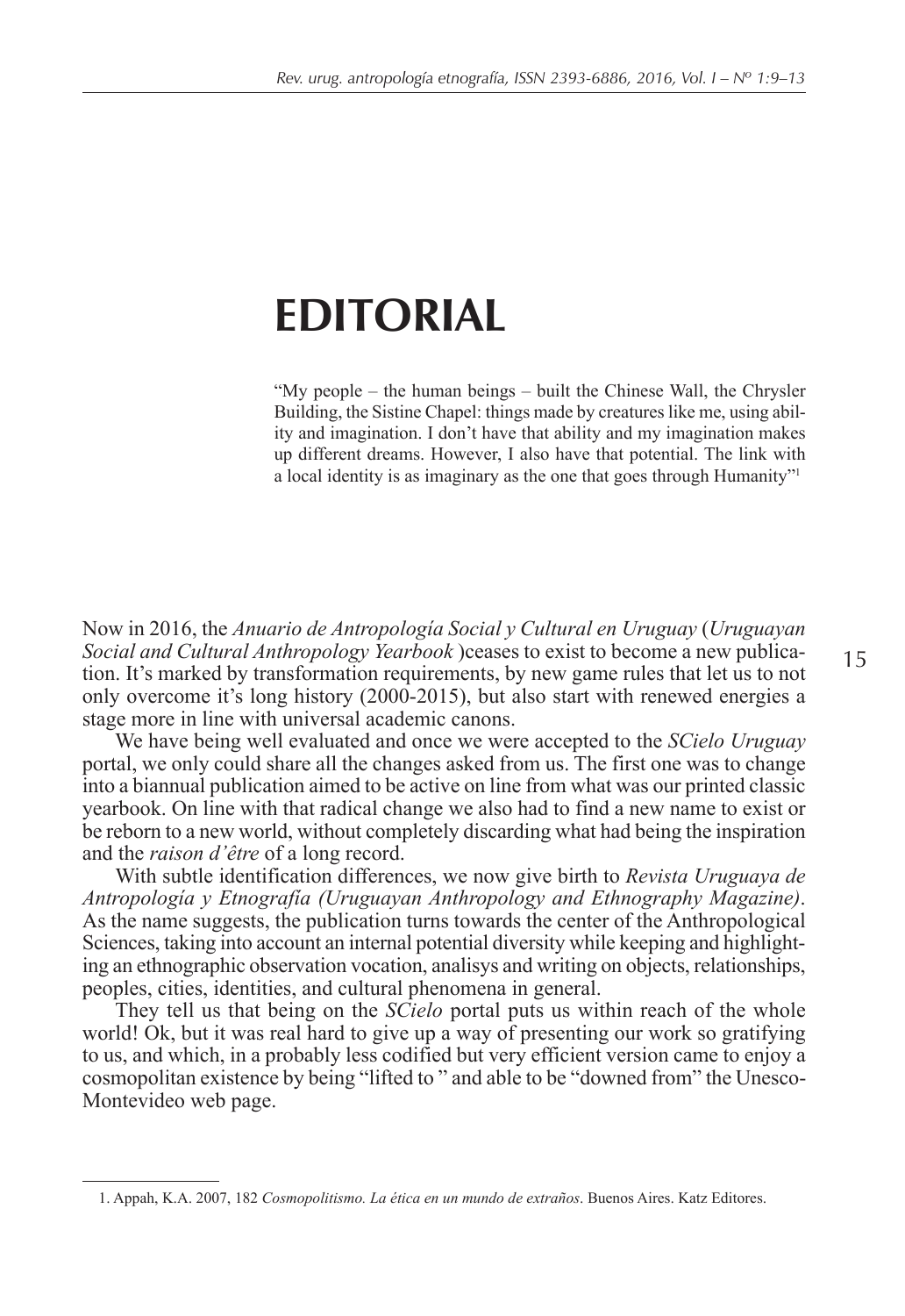But nowadays we have to join the general new rules, common to all academic publications under uniform criteria. Somehow an independent existence with own rules would had being an unproductive narcisist whim.

We thank the opportunity of belonging to a global community as the one *SCielo Uruguay* gave us and hope to clear the high bar set and to keep our impulse to achieve excellence levels.

To compose the new *Uruguayan Anthropology and Ethnography Magazine* this time we had to convert the contents as to have two biannual numbers in this first publication. These will be numbered 1 and 2 to cover the 2016 January/June and July/December periods. The aim is to join both on-line numbers each year to print them as one: that is, the idea is to have a single-volume paper versión per year.

Now we're occupied, pre-occupied in finishing the on line versión, starting with number 1. We will keep in the new magazine, the aesthetic highlight we used since the beginning, a distinctive cover design including a contemporary Uruguayan artist work. The association of anthropologic content and local plastic artists' works takes us to human creativeness, which we want to keep paying homage to. In both 2016 numbers we get the works of artista Claudia Anslmi and we will select a single artista each year for both biannual editions.

We continue the practice of summon works related to specific subjects: on edition  $N^{\circ}$  2 we'll summon for next year, that is 2017. We'll set final dates for the reception of proposals so as to be able to send them for evaluation, selection and editing of the unpublished material received for the different áreas.

Right now we are ready to perfect our work according to the scientific magazines' canons and agendas. It's not any more "individual efforts" but an important group of collaborations that make it posible and we value the renovated interest shown by those who send us their works and the evaluators'proffesional job being done.

To end this brief notice on the substitition of the *Uruguayan Social and Cultural Anthropology* by the *Uruguayan Anthropology and Ethnography Magazine* we must recognize that we are doing our best but always will be something to improve. We not only pretend to care for the discipline's innovations but for all the constant communication rush, the increasing number of specialized publications, so we cannot restrict ourselves only to the local academic life and knowledge advances. At this moment our summons go farther than the country's small size and we receive contributions from neighbour- and far away- places.

Faithful to the teachings of Anthropology's great ancestors, we don't fence in against exchange, on the contrary, the links with colleagues from other countries, with other academic backgrounds, broaden the web alliances, intangible but real, as everything related to connections!

---ooo---

According to our summons for the 2016 *All terrain Anthropology and Ethnography*, we try to separate the contributions received and evaluated into two editions. We want to emphasize that contributions came from authors of different countries and institutions, and we also provide space for those presented by young investigators with advanced grade and post-grade education.

The material received by the *Magazine* is separated according to the established sections: 1. Editorial, 2. Studies and Essays, 3. Investigation Advances, 4. Dossier, 5.Open space and Reviews.

16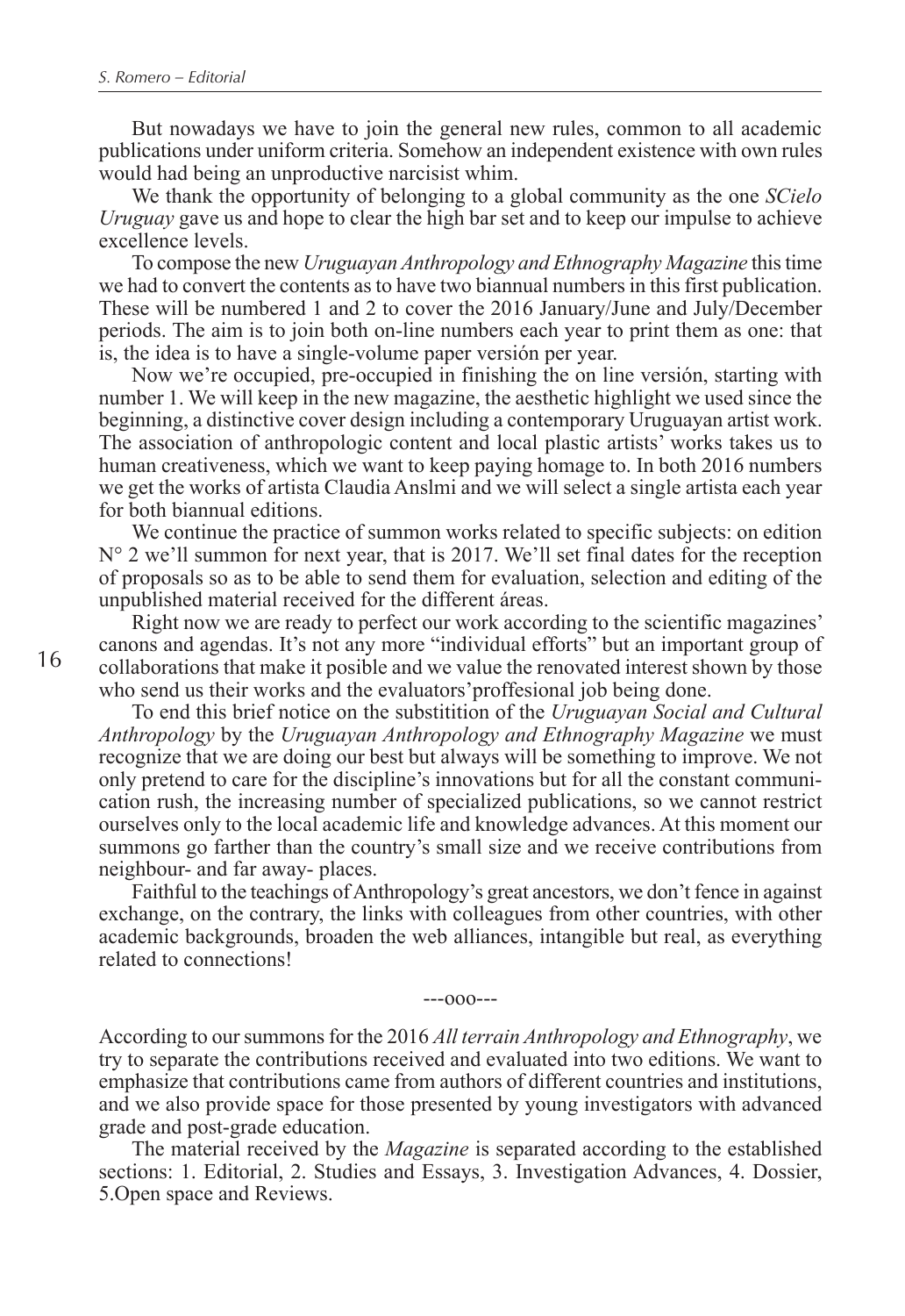*Studies and Essays Section.* Two ethnographic articles describe and show characteristics of localized socio-cultural phenomena and a more anthropologic article showing recurring trends in the current Argentine society.

**Martin Gamboa** presents two very close places outside of Salto capital city, up north in Uruguay, with a concentration of stories being told, to which special atributes are linked. They've become cult objects as many testimonies attract attention and crowds hoping to see sacred demostrations or at least, something from out of this world. The discussions turns to distinguish between beliefs and "proximate" practices that can be interpreted as "mistic tourism" and "religious tourism", both of which are very uncommon in Uruguay, a country with no dominance of religious practices but crossed by beliefs from different origins.

**César Iván Bondar** describes current practices regarding the treatment and reverence paid by people from northern Argentina up to Paraguay when a very young baby , called *angelito* or little angel, dies.

**Rubens Bayardo** shows a growing tendency in Argentina to raise interpretations and plan even actions from the political side under the "culture" argument, as proof enough for their demands. This shorthands perspectives from a culturalist imaginary, hiding logic and possibilities of treatment closer to the empiric reality.

*Investigation Advances Section.* It proposes contributions from other positions, as announcements of lines of work in process, result proposals or needing further time to analize and complete. Advances show a neat vocation for fieldwork, important records to know and develop anthropologic subjects at local and regional level.

**Eduardo Álvarez Pedrosián** started an ethnographic survey on the west neighborhoods in Montevideo close to the exceptional geographic icon, the Cerro hill and colonial time buildings like the Fortaleza or military fort, nowadays surrounded by poverty, marginality and labour union resistance.

**Fernanda Mora**, livng abroad keeps belonging and citizenship alive, showing advances from her doctoral thesis. The Uruguayan diáspora, spread around several countries and adding up to hundreds of thousand people, actually represents a human capital that should have more chances to manifest itself, to make contributions on local matters. How to be without being? It's a dilemma for many Uruguayans.

*Dossier Section.* This year it includes contributions or at least the record of academic visitors with well known trajectories that impacted on the local university community.

**Octavio Velho**, investigator with the Rio de Janeiro National Museum and author of several books, gave a conference on the Brazilian intelectual environment in the '60s, '70s and '80s, stamped by political events and an academic production that has been introducing the diversity notion as a colonial conquest.

**Javier Taks** makes a brief but bright biographical sketch on the personality of anthropologist and geographer David Harvey who presented a conference in Montevideo on the increasing urbanization on the contemporary world and its economic, political and cultural consequences.

**Sonnia Romero Gorski** gives an account on the passage in Montevideo of Pierre Rosanvallon and the intense theorethical exchanges he passed on a conference at the Social Science College as well as an academic exchange at the Humanities and Education Sciences College.

These thinkers, authors of great force leave us with the conviction that it's necessary to increase the exchanges, get a first hand knowledge from top of the line experts.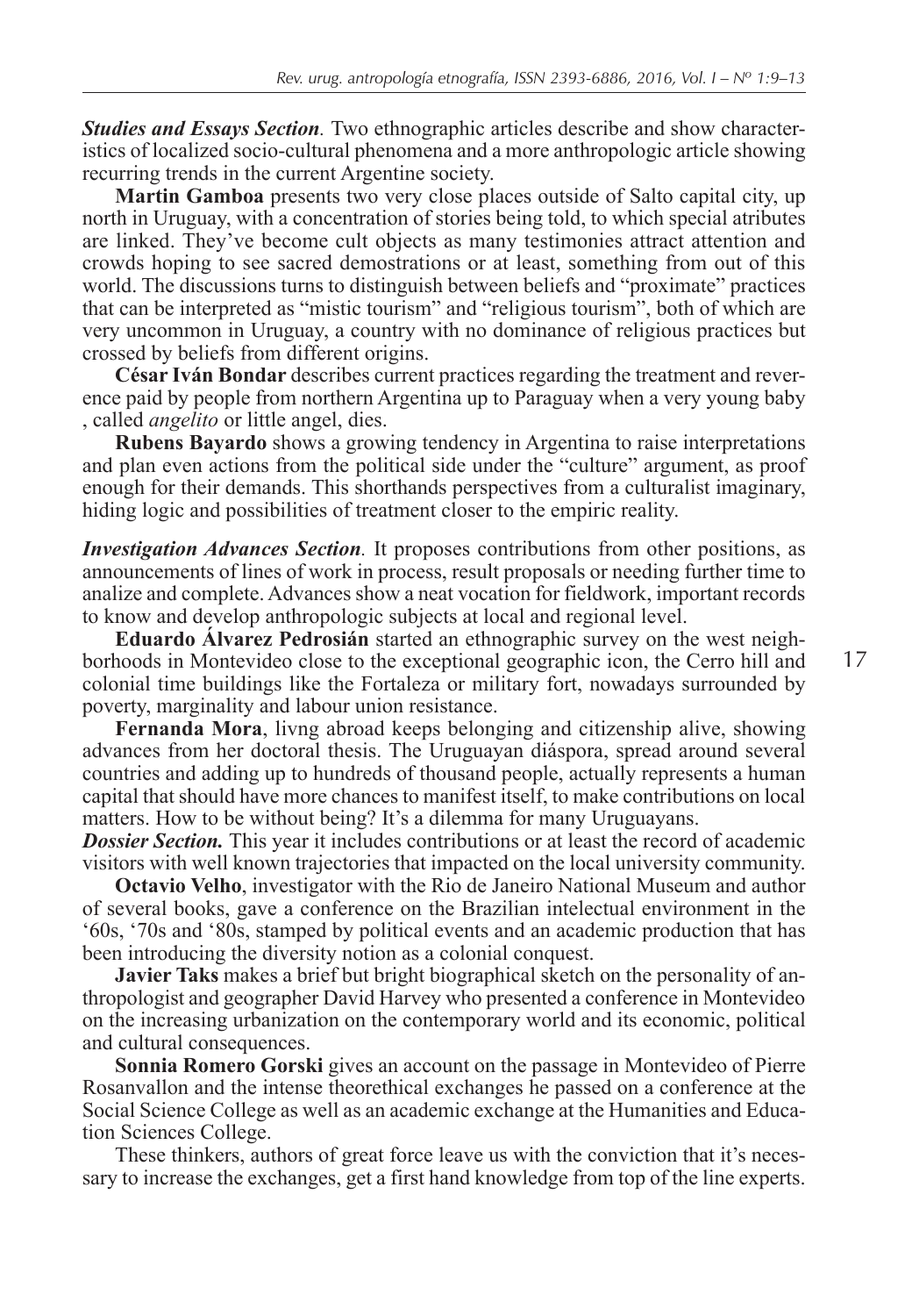## *Open Space and Reviews*

**Nicolás Guigou** presided over the XI Mercosur Anthropologic Meeting, a crowded event held in Montevideo by the end of 2015, and he contributes the assurance on the dinamic and growing presence of Anthropologic Sciences in the region.

Several books were also presented at that event, including one published in France but its author, **Ariela Epstein** made the investigation in Montevideo. The other book is on a very actual subject on discussion, do we or don't we have indians in Uruguay? Uruguayan anthropologist **José Bassini**, teacher at the Manaos University says yes, and Darío Arce Asenjo makes comments on the subject.

Also from France came **Clara Bermann**, of the Nanterre University, to present the results of her investigation on the *candombe* world, it's social and musical environment where actors live, organize and enjoy this intangible patrimony. Clara Bermann's empathy with her afro-uruguayan community contacts come alive in her story.

#### *Our thanks to:*

The contributions made by all the authors, specially the contributions made disisterestedly by evaluators. The yearbook as an object-book gets more value due to the traditional and profesional diagrams done by Javier Fraga and the presentation of artista Claudia Anselmi.

2016 Magazine production team: Sonnia Romero (editor), Gerardo Ribero Fernández, Darío Arce Asenjo (assistant editors), J. Fraga (diagramming); translations: Nora Magarinhos (spanish-portuguese), Juan Carlos Perusso (spanish-english); artistic management: Macarena Montañez (*pozodeagua televisión*)

> *Sonnia Romero Gorski* Editor

Anthropology Institute – Humanities and Education Science College Montevideo, June 2016

18